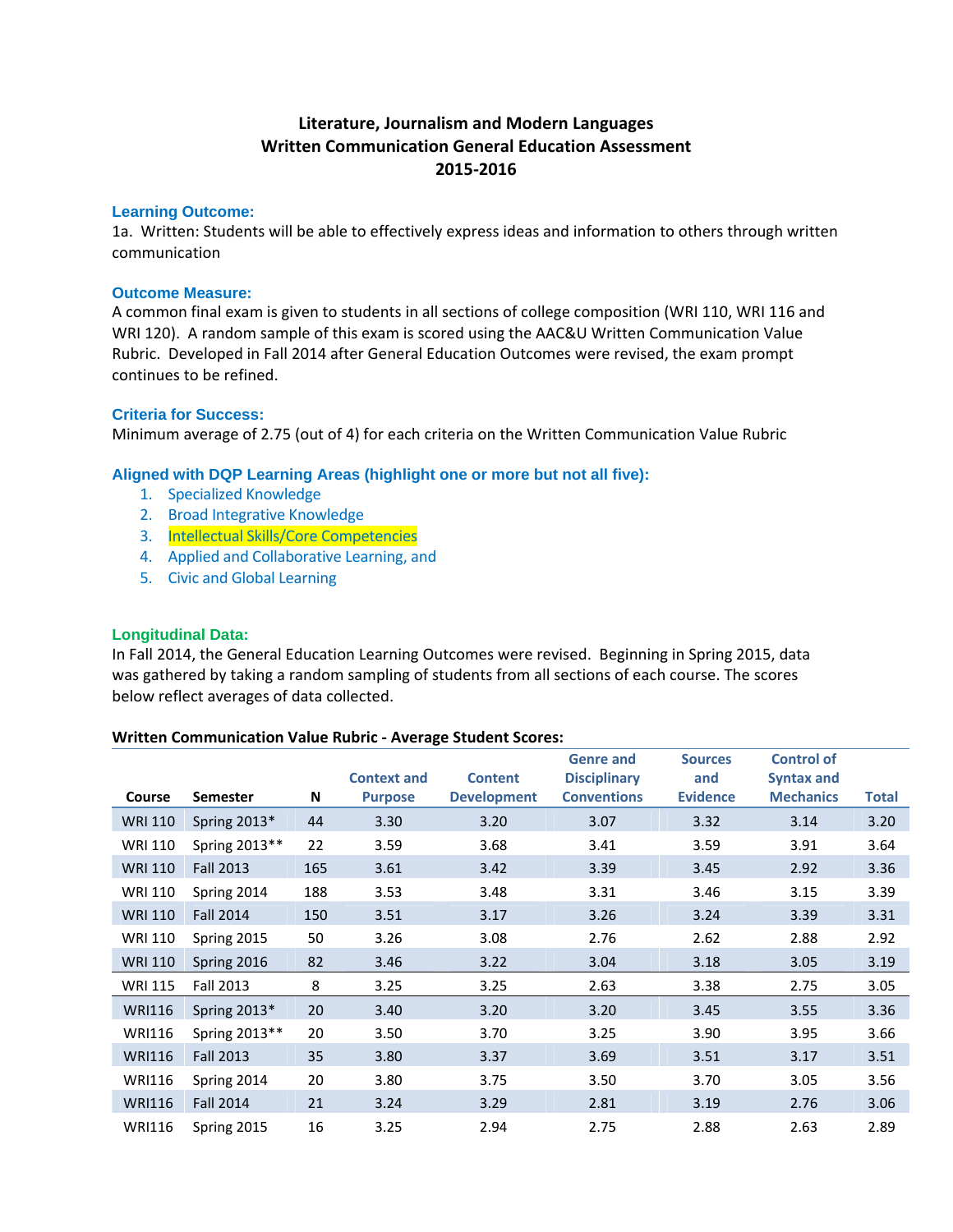| Course         | Semester         | N  | <b>Context and</b><br><b>Purpose</b> | <b>Content</b><br><b>Development</b> | <b>Genre and</b><br><b>Disciplinary</b><br><b>Conventions</b> | <b>Sources</b><br>and<br><b>Evidence</b> | <b>Control of</b><br><b>Syntax and</b><br><b>Mechanics</b> | <b>Total</b> |
|----------------|------------------|----|--------------------------------------|--------------------------------------|---------------------------------------------------------------|------------------------------------------|------------------------------------------------------------|--------------|
| <b>WRI 116</b> | Spring 2016      | 30 | 3.83                                 | 3.67                                 | 3.30                                                          | 3.77                                     | 3.20                                                       | 3.55         |
| <b>WRI120</b>  | Fall 2013        | 26 | 3.69                                 | 3.12                                 | 2.92                                                          | 3.81                                     | 3.50                                                       | 3.41         |
| <b>WRI120</b>  | <b>Fall 2014</b> | 17 | 3.53                                 | 3.12                                 | 3.29                                                          | 3.59                                     | 3.18                                                       | 3.34         |
| <b>WRI120</b>  | Spring 2015      | 4  | 3.25                                 | 2.75                                 | 2.75                                                          | 3.00                                     | 2.75                                                       | 2.90         |

\* Pre‐course writing assessment given on first day of class

\*\* Post‐course writing assessment completed of final composition paper

## **Conclusions Drawn from Data:**

None at this time. Continue to collect data.

# **Changes to be Made Based on Data:**

No changes are being suggested.